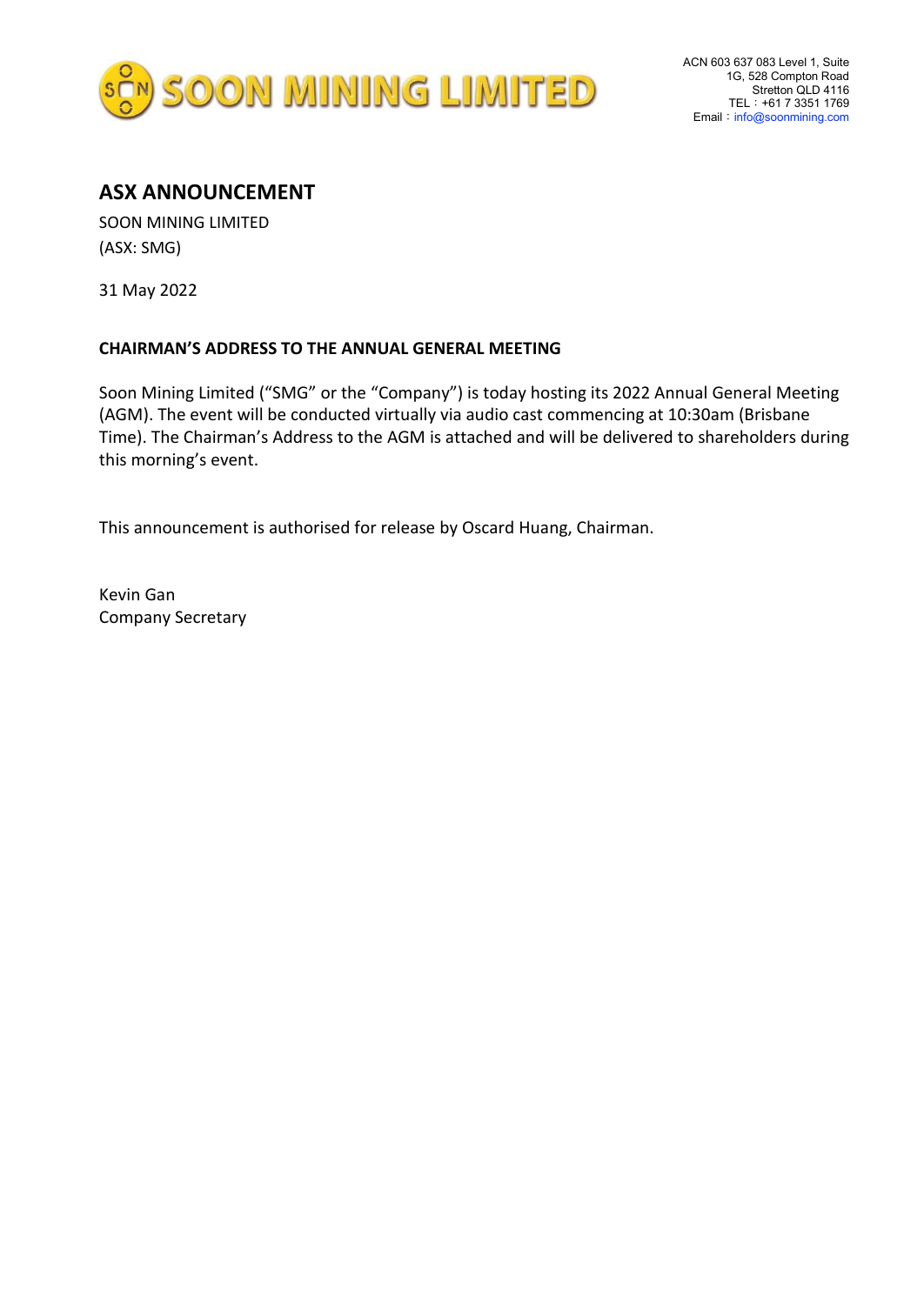## **CHAIRMAN'S ADDRESS TO THE ANNUAL GENERAL MEETING**

Good morning. My name is Oscard Huang and I am the Chairman of Soon Mining Limited. It is my pleasure to welcome you to the Company's Annual General Meeting for the 2022. We appreciate you joining us this morning.

First of all, I want to share with you the information that the Company has started its trial gold production program at its flagship Kwahu Praso project in Ghana in late September 2021. This has resulted in the Company recognizing income from gold production.

After a long period of continuous exploration and compliance activities, SMG has finally reached the current stage, which is an important milestone for the project. Especially as the global COVID-19 epidemic continues to spread, it is not easy for the Company to persist and make good progress.

I would also like to take this opportunity to thank my colleagues in the Company for their attentiveness to duties and for their continued and tireless efforts. Also, the dedication and commitment of board throughout all of this has been superb, and I thank you all sincerely.

Next, let me explain to you about the Company's current trial gold production program. The objectives from the test and trial gold production are to confirm that the machinery and equipment currently on site can operate normally and efficiently, and to adjust the machinery and equipment to ensure and optimum performance. This will ensure that the Company is able to achieve continuous operation of gold production. The trial program will continue until the production capacity can be stabilized under the current equipment scale.

The Company will officially carry out large-scale production after reaching the goal of trial production, which would mean that the production capacity can stably reach 1,200  $M^3$  per day for gravel processing under the current equipment scale.

While the trial gold production program successfully begun last year, the results/income from gold production are still insufficient to cover operating costs. The Company is actively reviewing and seeking the following improvement methods to achieve the target value as soon as possible.

- 1. Pragmatic overhaul and maintenance of processing machinery and equipment to ensure normal operation at any time.
- 2. Adjust operating procedures to reduce errors and delays that may be caused by human factors.
- 3. In response to the advent of the dry season, additional boreholes need to be drilled to meet the demand for processing water.
- 4. Strengthen the harmonious relationship with the mining community so as not to delay the work due to the occasional disturbance from the locals.
- 5. Continue exploration activities.

So far, the Company has achieved stable results in setting up machinery and equipment in its trial gold production. The company has also actively arranged and carried out the above improvement work. However, the gold grade in the trial mining area were not to the quality expected and as such the Company is now looking at other areas with higher gold grade for mining.

Going forward, we are expectant that the Company can increase the activities in its gold trial production program to try to meet operational goals and begin its mining activities and gold production in the second half of 2022.